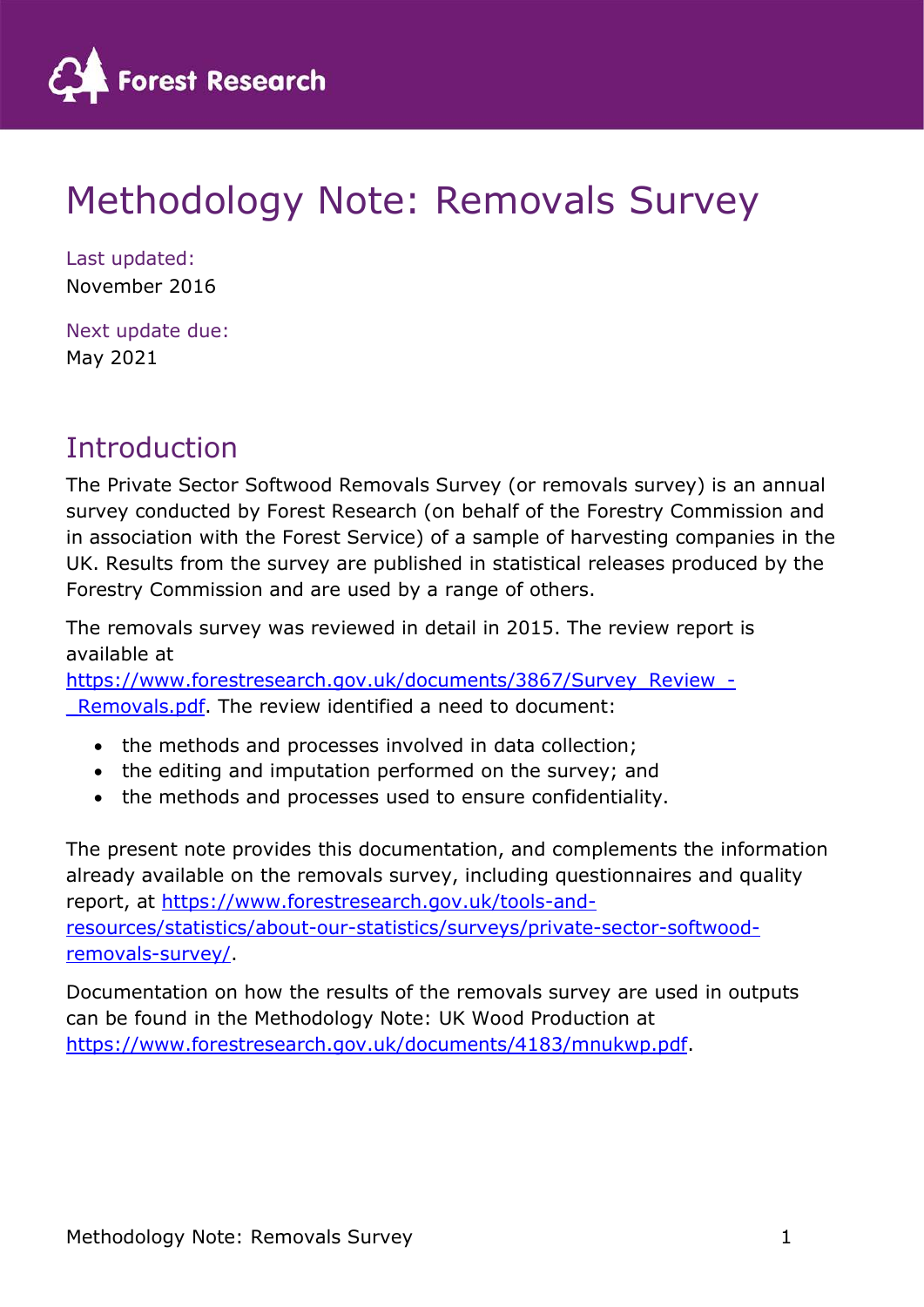

# Data collection

# Design

The removals survey questionnaires are designed by in-house experts (FC statisticians). They are reviewed annually by in-house and external experts in the subject area, the Expert Group on Timber and Trade Statistics (EGTTS, https://www.forestresearch.gov.uk/tools-and-resources/statistics/about-ourstatistics/expert-group-on-timber-and-trade-statistics/), some of whom are also data suppliers. The EGTTS is consulted on proposed changes and all members can suggest changes.

An on-going dialogue between the FC statisticians and the EGTTS via three meetings per year ensures that the data collection procedures remain appropriate from the users' standpoint.

Testing of the visual design, navigational path and functionality of the questionnaire, as well as systems testing was carried out prior to the introduction of the survey. Testing of the web-based questionnaire occurred before its introduction and was undertaken as a small pilot in the first year.

As this is a survey of businesses, the questionnaire is available in English only.

The FC statisticians endeavour to make it easier for respondents to supply data by:

- only asking questions that are strictly necessary;
- offering a choice of collection modes (see below);
- stating that estimates are acceptable;
- providing the name and contact details of a survey liaison point; and
- being willing to negotiate a time extension for return of questionnaires.

Details of the questionnaires used, including the justification for every question asked, can be found at

https://www.forestresearch.gov.uk/documents/4392/remsurveyq.pdf.

The distribution list for the removals survey covers the largest timber harvesting companies in the UK, but there are believed to be a large number of businesses harvesting very small amounts of wood that are not covered by the survey.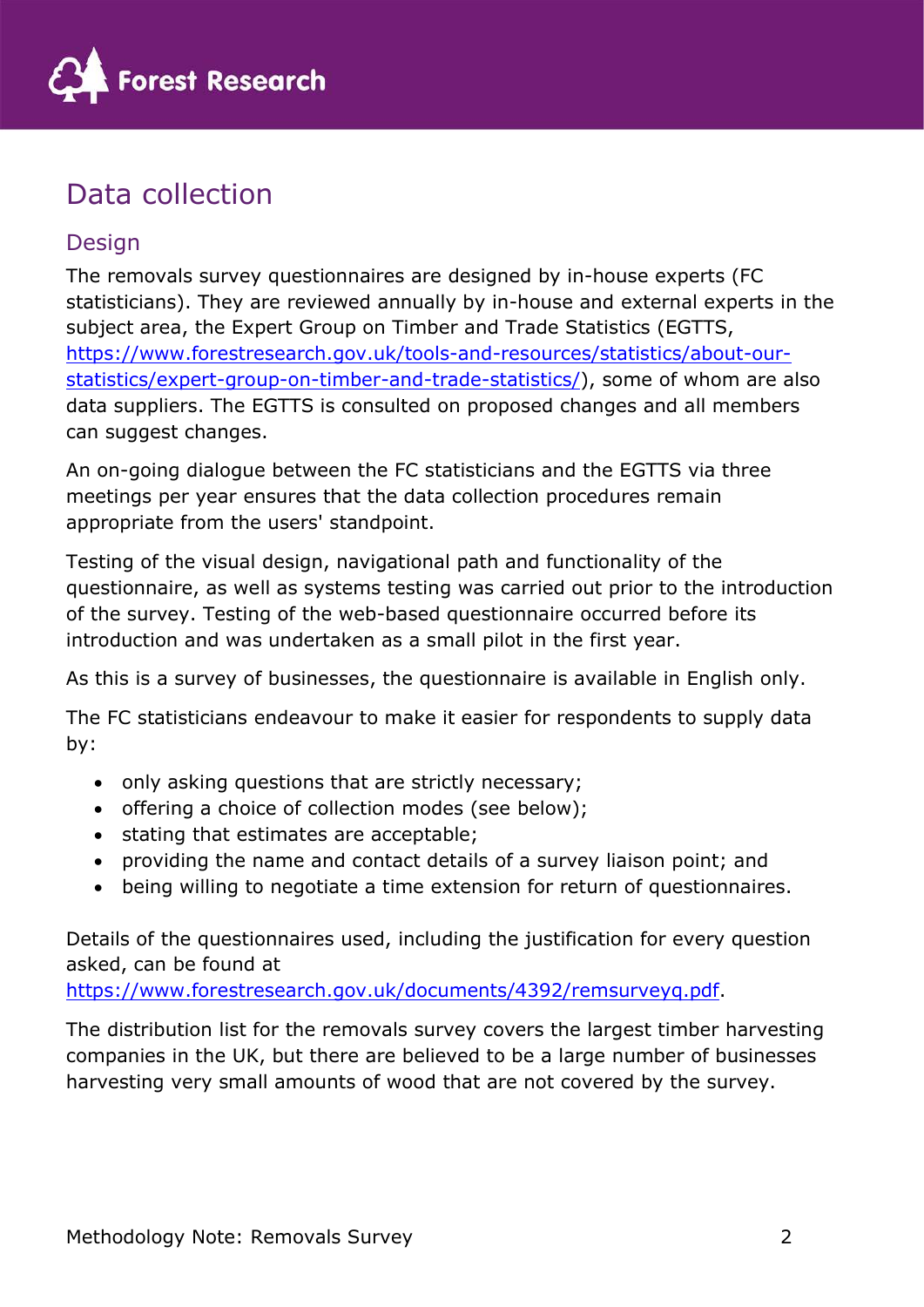

# Modes

Data from the removals survey are collected through paper, e-mail (via Microsoft Word) and online questionnaires. Recipients can complete either paper or web questionnaires, as is most convenient to them, which contributes to improved response rate and quality.

Although the responses to paper questionnaires need to be manually entered into the system, the process is still manageable given the number of responses (around 30), and includes manual quality assurance checks which also need to be performed for web data. Web collection remains the preferred mode from the Forest Research perspective, in terms of ease of collection, cost and minimisation of errors.

The survey timetable is set to allow for unexpected delays. The recipients are given several months to complete the surveys, so there is minimal risk that a major disruption would affect response rates.

### Response

Historical response rates for the removals survey are provided in the Sources section of Forestry Statistics, available at

https://www.forestresearch.gov.uk/tools-and-resources/statistics/forestrystatistics/.

More detailed response rates for the latest year are available in the removals survey quality report at

https://www.forestresearch.gov.uk/documents/7626/Removals\_quality\_report\_Pl N8KmN.pdf.

Please note that in the Sources section of Forestry Statistics, nil returns are counted as a response. In the removals survey quality report, nil returns are excluded, following the approach used by the Office for National Statistics.

Weighted response rates are calculated to provide an estimate of the proportion of the total softwood removed from Private Sector woodlands by companies covered by the survey that is accounted for by respondents.

Response bias is mostly linked to business size rather than survey mode, with lower response rates for small businesses.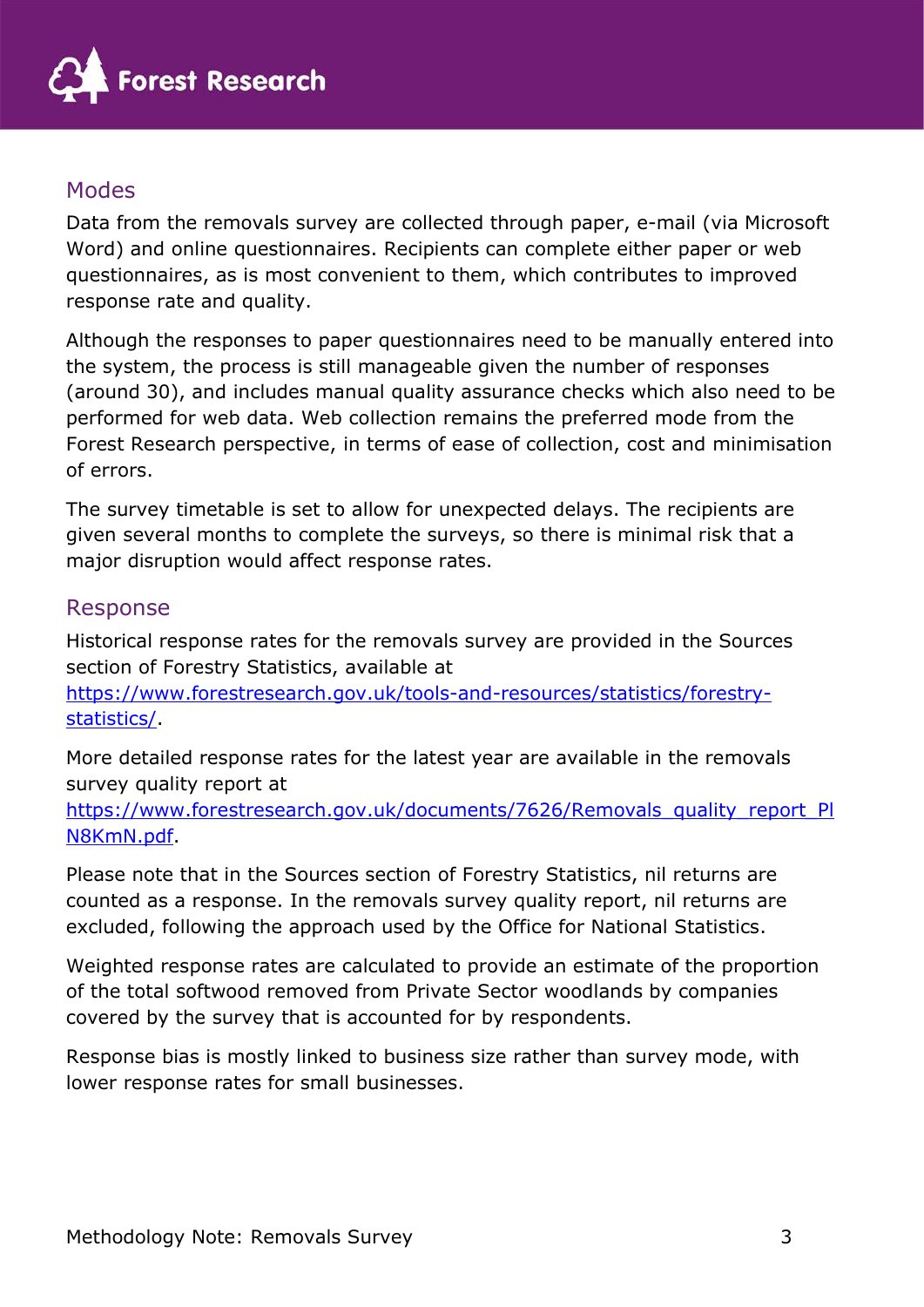

# Data transfer

Online survey data are recorded into an IBM Domino database and exported to Excel before being transferred to SAS, a statistical software package (www.sas.com). Paper returns are entered manually into Excel before being transferred into SAS.

The quality of data transfer is assured by:

- checking that the number of responses received equals the number processed;
- checking the presence of key respondents;
- when potential errors are flagged during data processing, checking them against the original individual returns; and
- some random checking of manual data entry and of electronic transfer from Excel to SAS.

# Editing and imputation

Data processing and analysis takes place in SAS and Excel. The processing steps are documented as comments within the SAS code and in the Excel spreadsheets.

Data from the online and paper returns are first combined within SAS, before being merged with historical data. The outputs of interest are calculated and finally exported to Excel.

A number of quality assurance checks, corrections and imputations are carried out at several stages of the data processing and analysis. For large suspected errors or missing data, and for large businesses, the data providers are contacted where possible and asked to check their submission. Failing this, or for minor discrepancies, manual amendments or imputations to record level data are made by the statistics team, mainly based on historical data. Small businesses are not re-contacted due to resource restrictions and in order to limit the burden on data providers. The survey is relatively small, which makes data editing and imputation practical at record-level.

Data entry errors are corrected in the relevant SAS datasets. All other manual corrections are coded within the SAS programs, in order to provide an audit trail.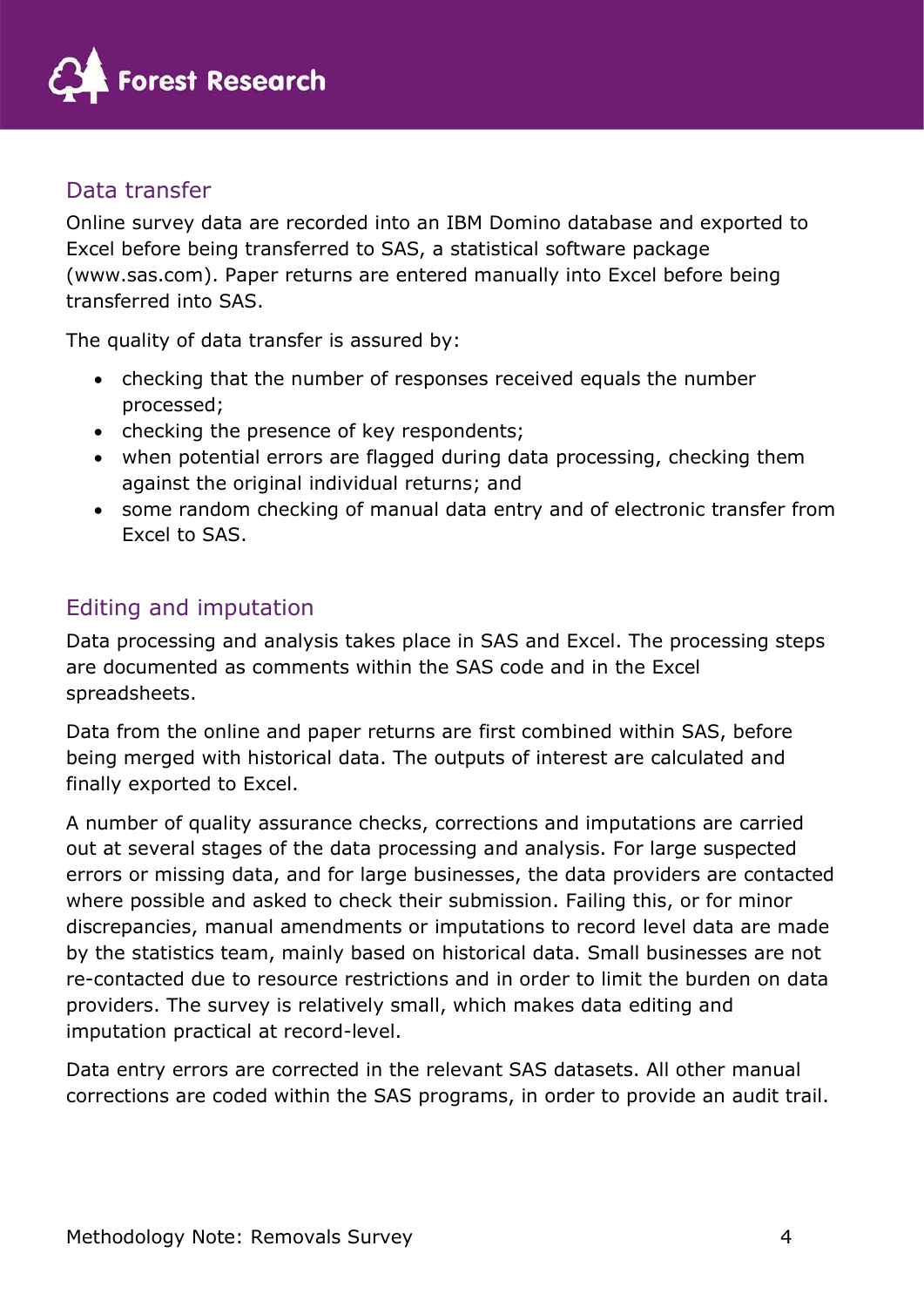

### **Editing**

Quality assurance checks and associated editing include:

- completeness (missing, duplicate or incomplete records): check against register for large missing respondents, deletion of duplicate records, check against original return for incomplete records;
- consistency within categories (such as breakdowns not adding up): conversion to quantities when percentages have been entered instead of quantities, completion of incomplete breakdowns, unit conversions;
- consistency with historical data (large year-on-year increases/decreases); and
- comparison with other data sources (returns from other respondents).

Respondent errors are relatively rare but, when they do occur, the most common errors in compiling the figures include errors in country breakdowns and use of incorrect units. The wording of the questionnaire has been refined in order to reduce the likelihood of these errors occurring.

Some known common errors are automatically edited, such as country breakdowns not adding up. Of the remaining errors, those with largest impact on estimates are edited manually.

The amount of editing carried out is monitored and reported in the removals survey quality report. On average, less than 5% of responses to individual questions contain errors and require editing.

### Imputation

Missing values or records are imputed, mainly based on historical data.

For large non-respondents, expert advice is sought from the EGTTS on whether major changes are expected compared to previous year data.

When current year data are unavailable and no other information is known, previous year data are rolled forward. If a non-respondent for a given year provides data again in a later year, past imputed data may be corrected by rolling data backward.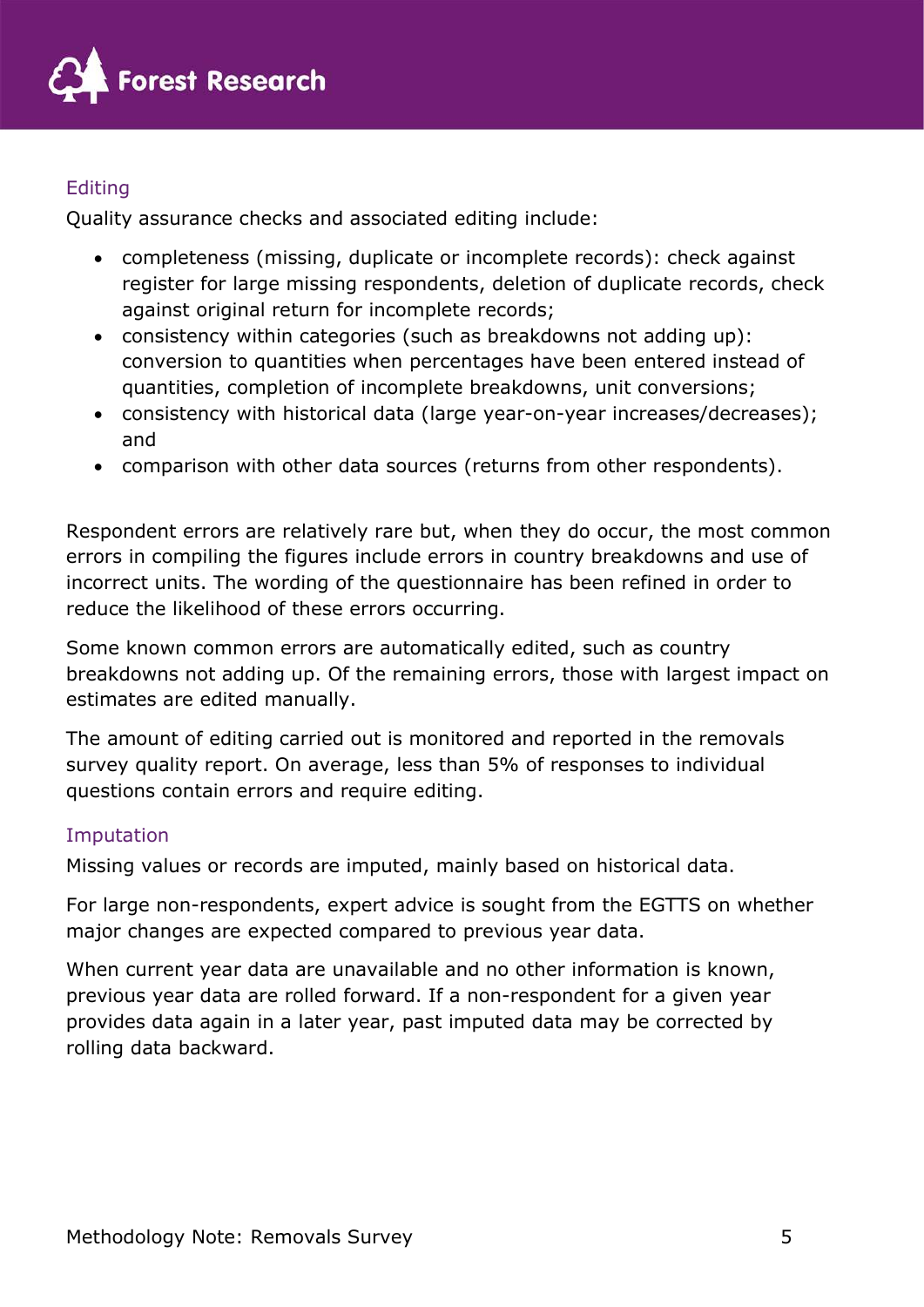

## Estimation for businesses not covered by the survey

As the survey is known not to cover all businesses that harvest softwood from private sector woodland, an estimate is added to the results from the survey to cover these businesses. At present, these businesses are assumed to account for 15% of the total volume of softwood removals from private sector woodland.

Further information on the current methodology is available in the Methodology Review of Softwood Removals from Non-FC/ FS Woodland at https://www.forestresearch.gov.uk/documents/3538/rem\_methodology\_rev2011  $-12.pdf.$ 

### **Disclosure**

The removals survey is voluntary and, to encourage higher response rates, the Forestry Commission/ Forest Research assures respondents that their returns will be treated in confidence and aggregated with data from others so that it will not be possible to identify an individual respondent in any publication.

In order to ensure that respondents' data remain confidential, breakdowns to be published are checked to ensure that each figure to be published represents at least 3 respondents and that no individual business accounts for too large a proportion of the figure.

Sheila Ward IFOS-Statistics, Forest Research November 2016